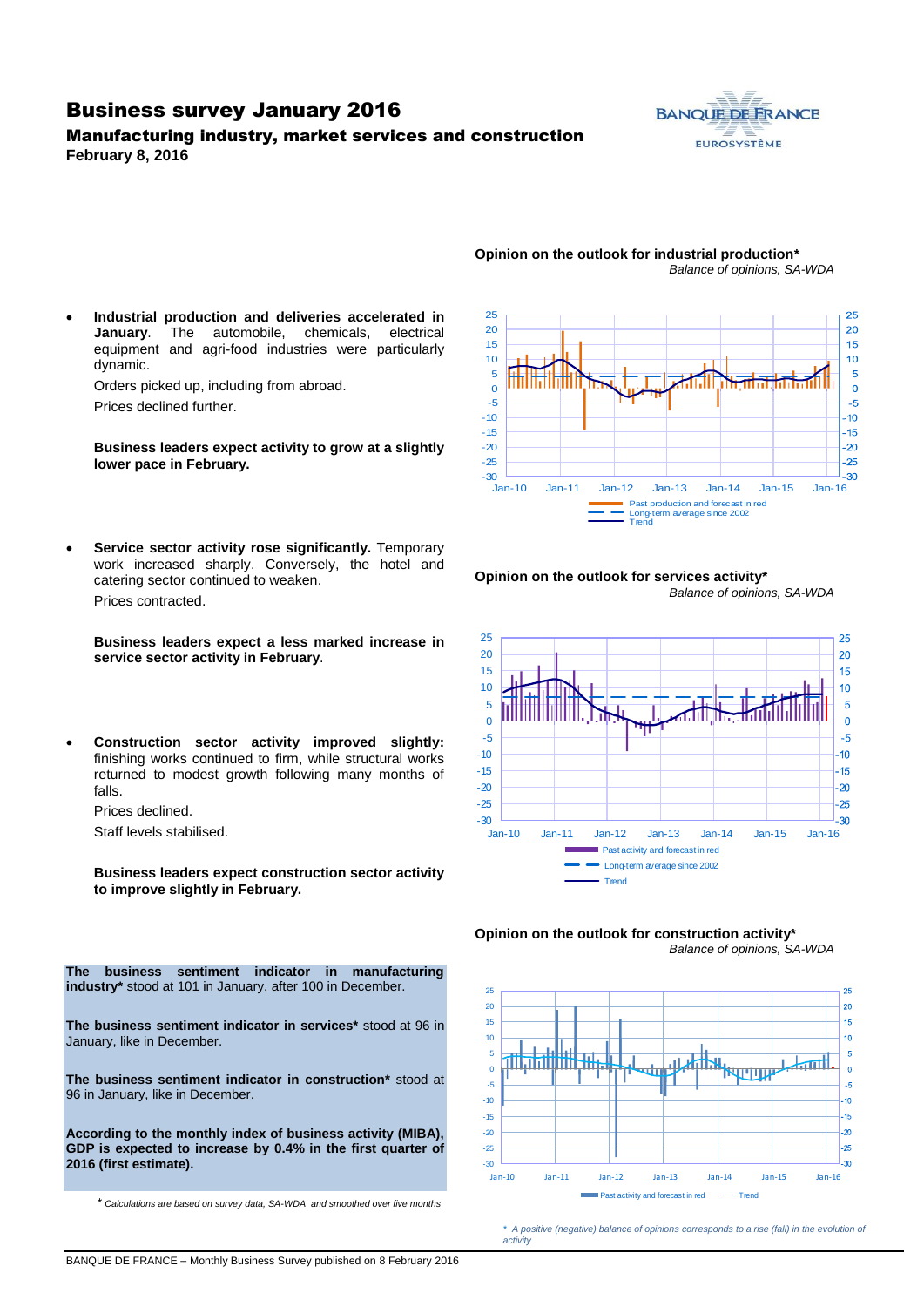| manuravturniy muusti y        |        |                |              |                |          |        |                |                |               |              |              |          |
|-------------------------------|--------|----------------|--------------|----------------|----------|--------|----------------|----------------|---------------|--------------|--------------|----------|
|                               | Mar-15 | Apr-15         | $May-15$     | $Jun-15$       | $Jul-15$ | Aug-15 | Sep-15         | $Oct-15$       | <b>Nov-15</b> | Dec-15       | $Jan-16$     | Feb-16   |
| <b>Change</b>                 |        |                |              |                |          |        |                |                |               |              |              | Forecast |
| Production                    | 4      | $\overline{2}$ | 6            | 2              | 1        | 3      | 3              | 8              | 4             | 7            | 9            | 3        |
| <b>Deliveries</b>             | 5      | 5              | 8            | 2              | 5        | 3      | $\overline{4}$ | $\overline{7}$ | 4             | 8            | 12           |          |
| Total orders                  | 5      | 6              | 8            | 3              | 5        | 6      | 6              | 8              | 6             | 6            | 11           |          |
| Staff                         | $-1$   | 0              | $\mathbf 0$  | $-1$           | 0        | $-1$   | 2              | 3              | 2             | $\mathbf{1}$ | $\mathbf{2}$ |          |
| Final goods prices            | $-1$   | $-1$           | $\mathbf 0$  | $-1$           | $-1$     | $-1$   | $-1$           | $-1$           | $-2$          | $-2$         | $-3$         |          |
| Commodity prices              | $-1$   | 0              | $\mathbf{1}$ | 2              | 0        | $-3$   | $-3$           | $-1$           | $-2$          | $-2$         | $-4$         |          |
| Level                         |        |                |              |                |          |        |                |                |               |              |              |          |
| Order books                   | 2      | 5              | 5            | 5              | 6        | 8      | 9              | 8              | 8             | 8            | 6            |          |
| Inventories of finished goods | 4      | 4              | 3            | $\overline{4}$ | 4        | 4      | 5              | $\overline{4}$ | 4             | 5            | 4            |          |
| Capacity utilisation rate     | 76.6   | 76.6           | 76.9         | 77.2           | 77.0     | 77.2   | 77.4           | 77.8           | 77.8          | 78.1         | 78.0         |          |
| Cash positions                | 11     | 11             | 10           | 9              | 9        | 9      | 10             | 11             | 10            | 11           | 11           |          |

# **Manufacturing industry**

# **Services**

|                  | Mar-15 | Apr-15 | May-15         | $Jun-15$ | Jul-15  | Aug-15 | Sep-15 | Oct-15 | Nov-15 | Dec-15 | Jan-16 | Feb-16   |
|------------------|--------|--------|----------------|----------|---------|--------|--------|--------|--------|--------|--------|----------|
| <b>Change</b>    |        |        |                |          |         |        |        |        |        |        |        | Forecast |
| Activity         | 5      | 8      | 3              | 9        | 9       | 5      | 12     | 11     | 5      | 6      | 13     | 7        |
| Aggregate demand | 5      | 8      | 4              | 10       | 8       |        | 13     | 11     | 5      | 6      | 12     |          |
| Prices           | $-2$   | 1      | 0              | $-2$     | 1       | $-1$   | $-1$   | $-1$   | -1     | $-1$   | $-2$   |          |
| Staff            | 3      | 3      | $\overline{2}$ | 6        | 3       | 3      | 4      | 4      | 4      | 3      | 4      |          |
| Level            |        |        |                |          |         |        |        |        |        |        |        |          |
| Cash positions   | 15     | 13     | 14             | 13       | 14      | 14     | 13     | 14     | 14     | 9      | 13     |          |
|                  |        |        |                |          | $R = 1$ |        |        |        |        |        |        |          |

## **Construction**

|                         | Mar-15 | Apr-15 | May-15      | Jun-15 | Jul-15 | Aug-15         | Sep-15 | $Oct-15$       | <b>Nov-15</b> | Dec-15 | Jan-16 | Feb-16   |
|-------------------------|--------|--------|-------------|--------|--------|----------------|--------|----------------|---------------|--------|--------|----------|
| <b>Change</b>           |        |        |             |        |        |                |        |                |               |        |        | Forecast |
| Activity                | 3      | $-1$   | $\mathbf 0$ | 4      | 0      | 2              | 2      | $\overline{2}$ | 3             | 5      | 6      | 4        |
| <b>Estimates prices</b> | -4     | $-4$   | $-3$        | $-3$   | $-3$   | $-2$           | $-2$   | $-2$           | $-3$          | $-3$   | $-3$   |          |
| Staff                   | -1     | $-1$   | $-2$        | $-1$   | 0      | $\mathbf 0$    | $-1$   | 0              | -1            | -1     | 0      |          |
| ∣Level                  |        |        |             |        |        |                |        |                |               |        |        |          |
| Order books             | $-2$   | $-1$   | 3           | -1     | 5      | $\overline{4}$ | 5      | $\mathbf{7}$   | 5             | 6      | 7      |          |

## Notes:

- A positive (negative) balance of opinions corresponds to a rise (fall) in the evolution of activity.
- The last point corresponds to the business leaders' forecasts of future activity.
- The series are revised on a monthly basis. These revisions take into account additional gross data and the evolution of the seasonal and working-day adjustment depending on the latest available data. The business sentiment indicators of the previous months are revised accordingly.